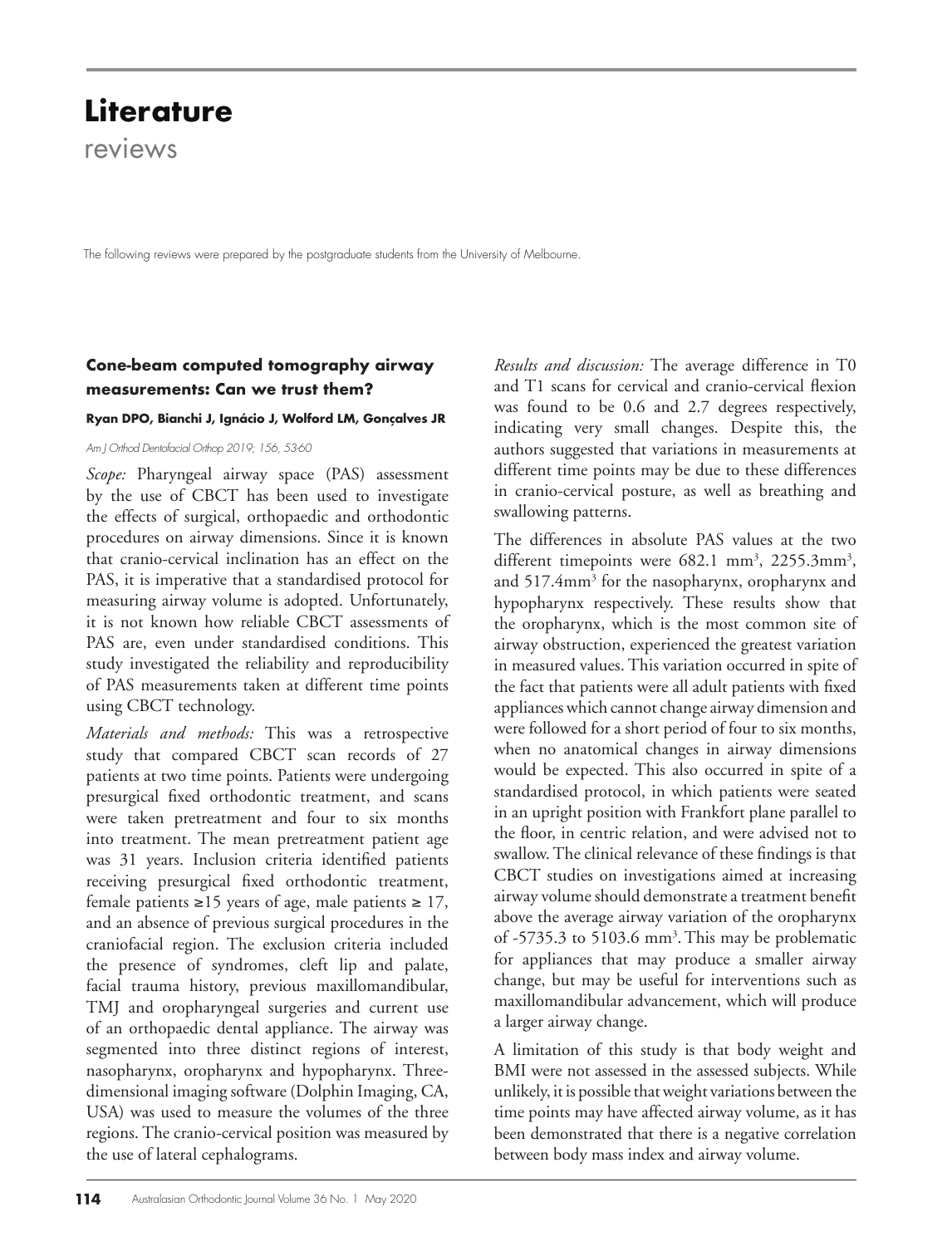*Conclusion:* CBCT scans taken at different time points with identical scanning and patient protocols can result in different PAS readings. This study has shown that careful interpretation of CBCT volumetric data is important, to reach valid conclusions about clinical outcomes of any given intervention. Further research is needed to validate a more controlled and standardised patient positioning protocol to reduce cranio-cervical and volumetric differences between scans.

**Joshua Ch'Ng**

### **Alterations of the oral microbiome in patients treated with the Invisalign system or with fixed appliances**

### **Wang Q, Ma JB, Wang B, Zhang X, Yin YL, Bai H**

*Am J Orthod Dentofacial Orthop 2019, 156: 633-40*

*Background:* It is well known that fixed orthodontic appliances are plaque-retentive, which can lead to a change in the oral microbiota. This can cause an increased risk of caries and periodontal disease. However, Invisalign has been touted as a more hygienic appliance with better oral health outcomes due to its removable nature that enables better oral hygiene practices. While many reports have focused on clinical parameters between traditional orthodontic appliances and the Invisalign system, only a few have compared the microbiological aspect. In those studies, only selected pathogenic species were investigated using real-time PCR. As a result, a comparison of the true difference in the microbiome between the two treatment modalities remains unclear.

*Aim:* To determine and compare the changes in oral flora between Invisalign and fixed appliance treatment, using a high-throughput sequencing technique, to better understand possible oral health outcomes in patients undergoing orthodontic treatment with these appliances.

*Materials and methods:* Twenty-six subjects between the ages of 20 and 25 years were enrolled and comprised of 12 fixed appliance, seven Invisalign patients, and seven untreated control patients. All subjects were instructed on oral hygiene procedures. Saliva samples were taken six months into treatment and stored in 2 ml of pre-cooled phosphate buffered saline at -80°C. Five samples in each group were randomly selected for DNA sequencing. DNA was extracted from the saliva and the amplified 16S rRNA hypervariable V3V4 region was sequenced using the high-throughput sequencing Illumina MiSeq platform. Differences in the relative abundance of phyla and genera among groups were determined using the Kruskal-Wallis test.

*Results:* There were significant differences between the Invisalign, fixed appliance, and control groups in the composition and diversity of oral microbial population. The top 10 predominant phyla accounted for 98.7% of total sequences. The three phyla that differed significantly in abundance between the groups were Firmicutes, Bacteroidetes, and candidate division TM7. At the genus level, the top 10 taxa comprised 81.5% of the total sequences. The relative abundances were compared to determine the variation of these genera. Four genera (Neisseria, Prevotella, Rothia, and Fusobacterium) had significant differences between the groups.

*Discussion:* The findings show that Invisalign and fixed orthodontic appliances caused microbial dysbiosis compared to the normal oral flora in the control group, with the diversity of the oral microbiota decreasing as a result of orthodontic treatment, regardless of type. The Invisalign group was not significantly different from the fixed appliance group. However, the abundance of some types of bacteria differed between the two orthodontic treatment groups, as well as between the treatment and control groups at both the phylum and genus level. As the Invisalign group did not have statistically significant differences in microbial composition and diversity compared to the fixed appliance group, reports of improved oral health outcomes with the Invisalign appliance could not be supported from the microbial composition aspect. Any improved oral health parameters might be a result of other factors, such as ease of oral hygiene measures. A limitation in this study was the small sample size of each group, which may have limited the statistical power of the findings. As there was also only one sample collection at one timepoint for each subject, it is not known whether any differences between each subject existed before treatment. Furthermore, the oral microbiome as analysed from salivary samples was less representative of the local microbiome at the tooth level compared with dental plaque.

### **Wayne Ly**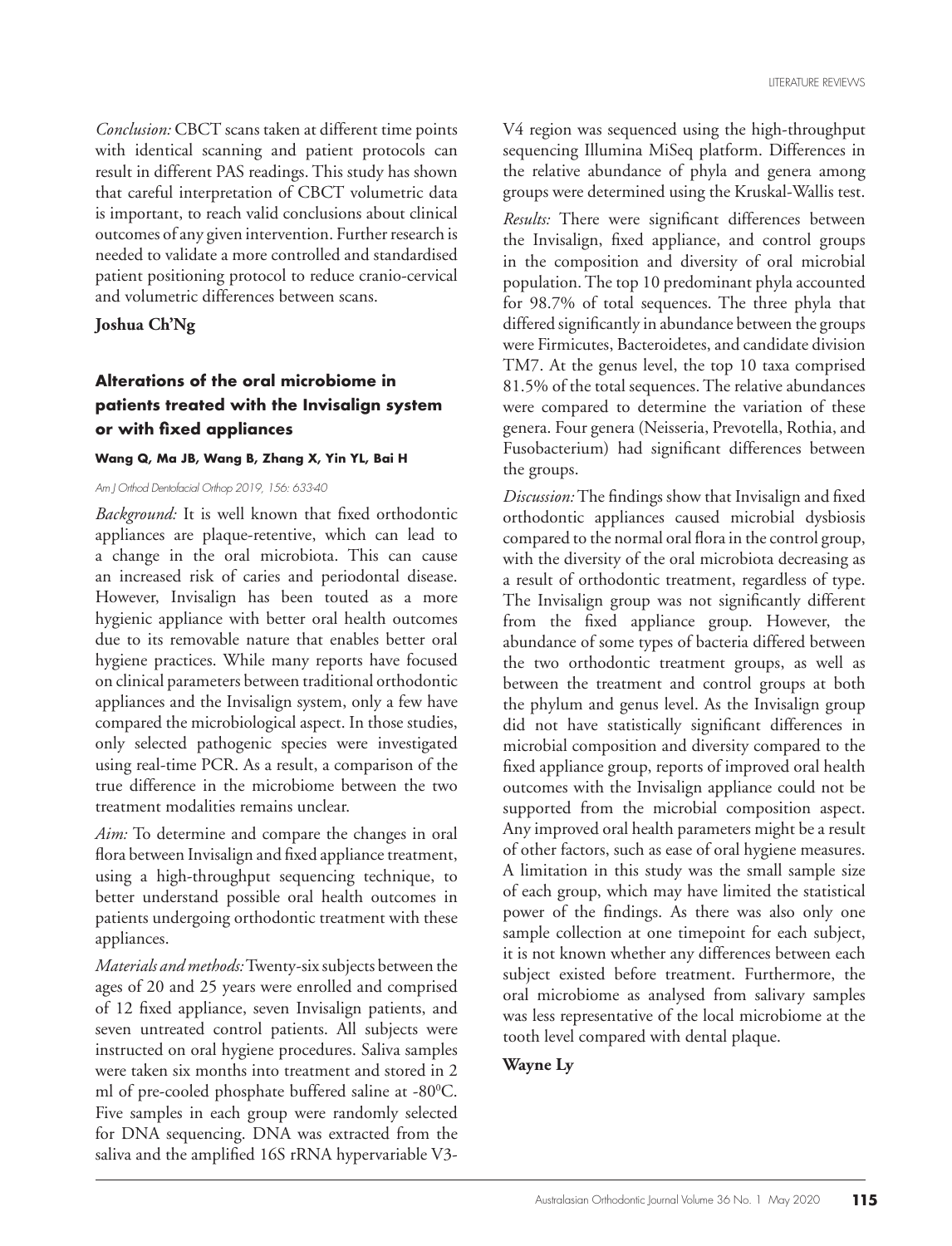### **The role of orthodontics in the repair of gingival recessions**

#### **Laursen MG, Ryley M, Melsen B**

### *Am J Orthod Dentofacial Orthop 2020; 157: 29-34*

*Introduction:* The authors discuss the risk of developing bony dehiscence by root displacement beyond the alveolus and acknowledge reported improvements in marginal bone heights and gingival recession following movement of roots into the confines of the alveolus. Also discussed were the correlations between the initial amount of gingival recession and tooth position on the prognosis of mucogingival surgery aimed at establishing complete root coverage at sites of gingival recession. The authors suggest that the association between orthodontic correction of root position and improvement of gingival recession has not been evaluated in a systematic manner. With this in mind, the aim of this study was to quantify the changes in gingival recession following orthodontic movement of displaced roots towards the centre of the alveolus.

*Methodology:* Twelve consecutive adult patients with one mandibular incisor presenting with either buccal or lingual gingival recession and with the root clearly positioned outside the alveolar bone were enrolled for orthodontic root correction prior to mucogingival surgery. The sample consisted of nine females and three males with a mean age of 28 years and an age range of 22–41 years. None of the patients enrolled exhibited periodontal inflammation, and no patients displayed clinical or radiological signs indicative of a history of periodontitis.

Orthodontic corrections were completed with segmental appliances consisting of a  $0.019 \times 0.025$ inch titanium-molybdenum alloy torque arch hooked onto a 0.020 inch stainless steel base arch. The torque arch was inserted into a bracket on the displaced mandibular incisor, with the base wire above the bracket to prevent undesired tipping and vertical movements. Some patients had finishing corrections made with a continuous wire. A calibrated periodontal probe and standardised clinical photographs were used at baseline and after orthodontic treatment to measure and record recession depth and width, the area of recession and keratinised tissue height at the mid-buccal or mid-lingual aspect. Periodontal probing depths at the site of recession were also recorded, and each site was classified according to Miller's classification. Measurements on photos were repeated after a minimum of 15 days and statistical analysis of error was also completed.

*Results:* An analysis of error showed excellent reliability of the measurements obtained. The width, depth and area of recession were found to have reduced in all patients. All patients showed a change in classification of recession from a Miller's Class III or IV to a Miller's Class I or II. On average, recession defects reduced by 23% in depth, 38% in width, and 63% in area, with significant variation between individuals. Some patients showed up to 0.75 mm increases in height of keratinised tissue, and no changes were noted to periodontal probing depths in all patients.

*Conclusion:* The authors conclude that the orthodontic correction of roots toward the centre of the alveolar envelope consistently reduced gingival recession and may improve the prognosis for successful full root coverage if subsequent mucogingival surgery is undertaken.

*Critical analysis:* The aim of quantifying changes in gingival recession following orthodontic root movement towards the centre of the alveolus was addressed by means of a case series study. This study was descriptive in nature, with a limited sample size consisting of more females than males. Little information was provided regarding the source of the patients (i.e. private practice, public hospital etc.) or the overall occlusal features of patients. There was also limited information provided related to the amount of tooth and root movement for each case. Therefore, the representativeness of the sample is unclear.

The process for obtaining measurements was thorough, and a strength of this study was the standardised method used for obtaining and analysing photographs. Measurements were repeated a second time after an interval of at least 15 days, and subsequent statistical analysis of error showed excellent reliability of the measurements.

The study is limited by a small sample size, the lack of a control group, a restriction to mandibular incisors, and the inherent selection bias involved with a case series. A control group was not included in this study for ethical reasons, because of the risk of progression of recession if left untreated. Nonetheless, this study provides unique information regarding a common clinical condition and paves the way for further systematic examination of the relationship between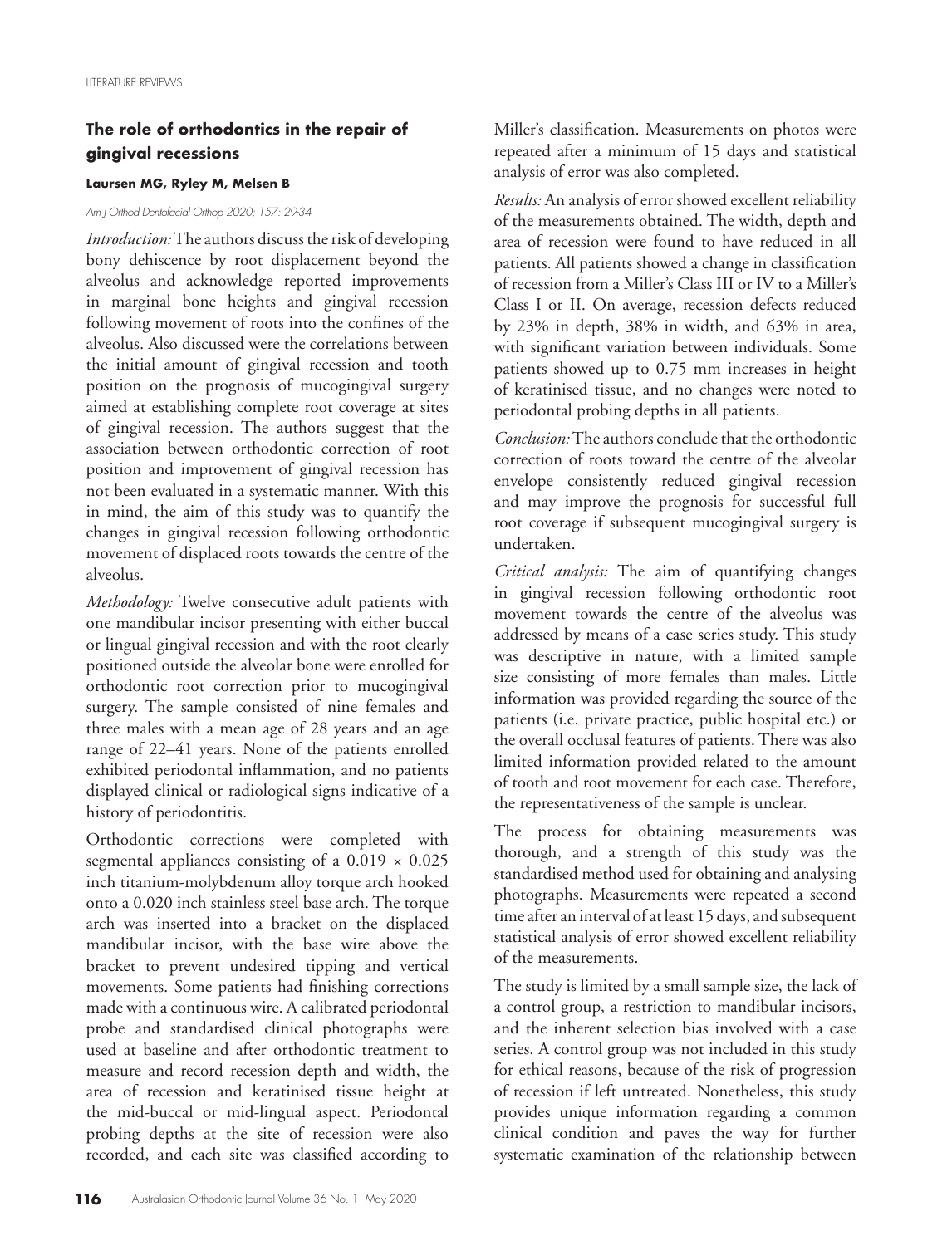orthodontic root movement towards the centre of the alveolus and changes in gingival recession.

#### **Raoul Mascarenhas.**

# **Clinical effect of a fluoride-releasing and rechargeable primer in reducing white spot lesions during orthodontic treatment**

### **Comert S, Oz AA**

### *Am J Orthod Dentofacial Orthop 2020; 157: 67-72*

*Scope and aim:* White spot lesions (WSLs) are a significant complication associated with orthodontic treatment. The prevalence of WSLs ranges from 2 to 96%. Fluoride-containing adhesives and primers are available to prevent WSL development, but do not have a significant preventive effect when used once only. A recently released primer, Opal Seal, has a fluoride recharging ability and can be applied repeatedly to increase its effectiveness; however, only short-term evidence of its effectiveness exists. Therefore, this clinical study aimed to (1) compare the WSL prevention effect of Opal Seal with a conventional primer during full fixed orthodontic treatment, and (2) compare the bond failure rate of brackets bonded with Opal Seal and a conventional primer.

*Materials and methods:* This study was a prospective, non-randomised clinical trial involving 60 patients divided equally into two groups: Group 1 received the Opal Seal primer (Ultradent Products, UT, USA), and Group 2 received the Transbond XT primer (3M Unitek, CA, USA). Inclusion criteria included: (1) no visible WSL or restorations on the buccal surfaces of the teeth; (2) no morphologic crown anomalies; (3) permanent dentition; and (4) no physical disability preventing effective tooth brushing. For Group 1, Opal Seal was applied to acid-etched enamel and cured for five seconds before bracket bonding. The patients were recalled every four weeks for re-application onto the tooth surface. New primer was only added when UV light fluorescence showed a lack of primer on any part of the enamel surface. For Group 2, the primer was applied to the acid-etched enamel before bracket bonding. The same adhesive-coated brackets were used for both groups.

Digital images of each tooth were taken to score and measure the area of WSLs before and after orthodontic treatment, where the presence and severity of WSLs

were recorded using a modified scoring system. After deband, the buccal surfaces of the teeth in both groups were dried and measured with a DIAGNOdent device, which provided a score that indicated normal enamel, incipient caries or dental caries. The area of WSLs was measured using the ImageJ software. Patients were recalled every four weeks to record bracket bonding failure and only first-time bracket failures were recorded.

*Results:* There was no significant difference between the two groups for WSL development (Opal Seal – 26.9%; Transbond – 29%) and WSL severity. However, use of the DIAGNOdent showed statistically significant fewer WSLs in the Opal Seal group compared to the Transbond group. ImageJ analysis showed no significant difference for WSL area between the two groups. There was no significant difference between the primers, dental arches, bracket types (anterior, canine and premolar), or gender in the clinical survival of brackets.

*Conclusion:* The study concluded that that there is no benefit in using a fluoride-releasing primer over a conventional primer to reduce WSL development during the course of full fixed orthodontic treatment.

*Critical appraisal:* Overall, this was a well-designed study to determine if there were any advantages to using a fluoride-releasing primer to help with reducing the incidence of WSLs. Such studies are difficult to conduct given that WSL development is multifactorial. A strength of this study was that patients were followed from the beginning to the end of treatment.

However, there are several limitations worth considering. As acknowledged by the authors, a split-mouth design was not chosen due to potential cross-over from fluoride-releasing materials. They attempted to control this by dividing the subjects equally into two groups. Despite acknowledging the importance of patient education and motivation, there was no measure of oral hygiene, nor an indication of how this could have confounded the results. It also appears that the subjects were not randomised into either of the two groups, which may introduce bias. Furthermore, there was no testing for intra-examiner reliability for each WSL analysis method. Another limitation was the lack of blinding of the investigator to the study groups, and it is not clear whether the same investigator also conducted the analyses or whether the second author was involved. It may have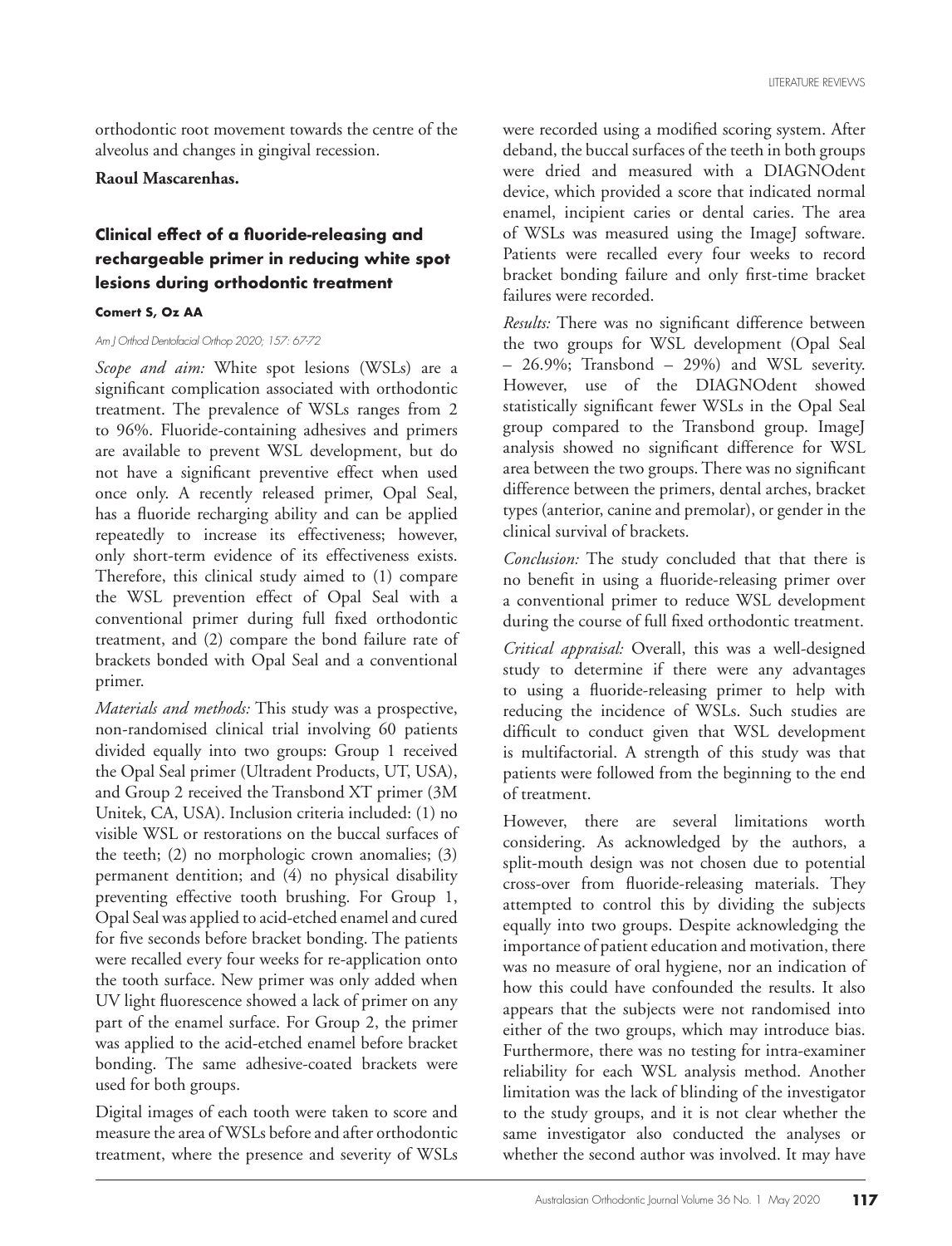been worthwhile to use a cross-polarisation filter to eliminate glare as this may have affected visualisation of WSLs in the digital images.

### **Alan Tran**

# **Occlusal contact area changes with different retention protocols: 1-year follow-up**

### **Kara B, Yilmaz B**

#### *Am J Orthod Dentofacial Orthop 2020; 157: 533-41*

*Background:* The changes that occur following treatment and the challenges of retention remain an active area of interest in orthodontics. Occlusal contacts change over time and may be affected differentially by various retentive regimes. Despite being relatively commonplace, information regarding occlusal settling during and following Essix and bonded retainer use remains lacking.

*Aim:* The purpose of this study was to evaluate changes in occlusal contact area and a cast-radiograph evaluation (CRE) score in patients with three different retention protocols after one year.

*Materials and methods:* A cross sectional study of 90 patients treated in a postgraduate university setting was performed. Inclusion criteria were non-extraction, Class I molar and canine relationship at the end of treatment, compliance with retainer wear, good oral hygiene, normal growth pattern, no missing teeth (except third molars) and no prosthetically replaced teeth. Exclusion criteria removed dental or skeletal anterior open bite or deep bite patients, incomplete records, scores >27 CRE at deband, heavily filled posterior teeth and patients with symptoms of TMD.

The patients were evenly split into three treatment groups according to different retention protocols: upper bonded retainers (BR) and Essix, upper BR and Hawley/LBR and upper and lower BR. Digital laser scans of dental casts were used to examine contact area changes using 3shape Orthoanalyzer®. The contacts were divided into two regions and screenshots were transferred to ImageJ software for 2D area measurements.

*Results:* The Hawley and bonded retainer groups showed a significant increase in occlusal contacts in anterior and posterior regions. There was no significant difference between these two groups. The Essix group showed a statistically significant

decrease in occlusal contacts except at the incisors. The clinical variables that performed worst included rotation and buccolingual inclination in all groups. Most improvements were seen at the marginal ridges, overjet and occlusal contacts.

*Discussion:* The study concluded that Hawley and BRs demonstrated the greatest amount of occlusal settling following one year of retention. The Essix group showed a decrease in occlusal contacts over the same period.

The limitations of this retrospective study include a selection bias for patients for whom adequate records were available at  $T1$ ,  $T2$  and at follow up. There was no information regarding attrition rate and the authors provided little information regarding the treatment characteristics of the cohort, which may introduce some biases. It was mentioned that the Hawley groups were younger but no other information was provided on age differences between the groups. The treatments being offered were restrictive, completely excluded orthodontic extractions, and perhaps did not accurately represent clinical reality. Also excluded were unfavourable growth patterns including vertical changes such as anterior open bite and deep bite malocclusions, which may greatly impact on the findings. There was no evidence of consistency regarding the fabrication and design of the various retainers.

In addition, there was no evidence regarding the number of clinicians involved in the treatments and the criteria used for retainer selection. There was no evidence of concealment of treatments when examining occlusal contact data from each patient.

Many of the statistically measured CRE variables showed large standard deviations, greater than the magnitude of the mean values, and therefore the clinical relevance of this data may be questionable. The authors have also performed a large array of tests on various parameters, increasing the likelihood of significant findings due to random probability.

Ultimately the study provided valuable information about occlusal settling with removable and bonded retainers over one year. Further research is needed utilising randomised prospective methodologies and a longer follow-up time.

### **Ashley Freeman**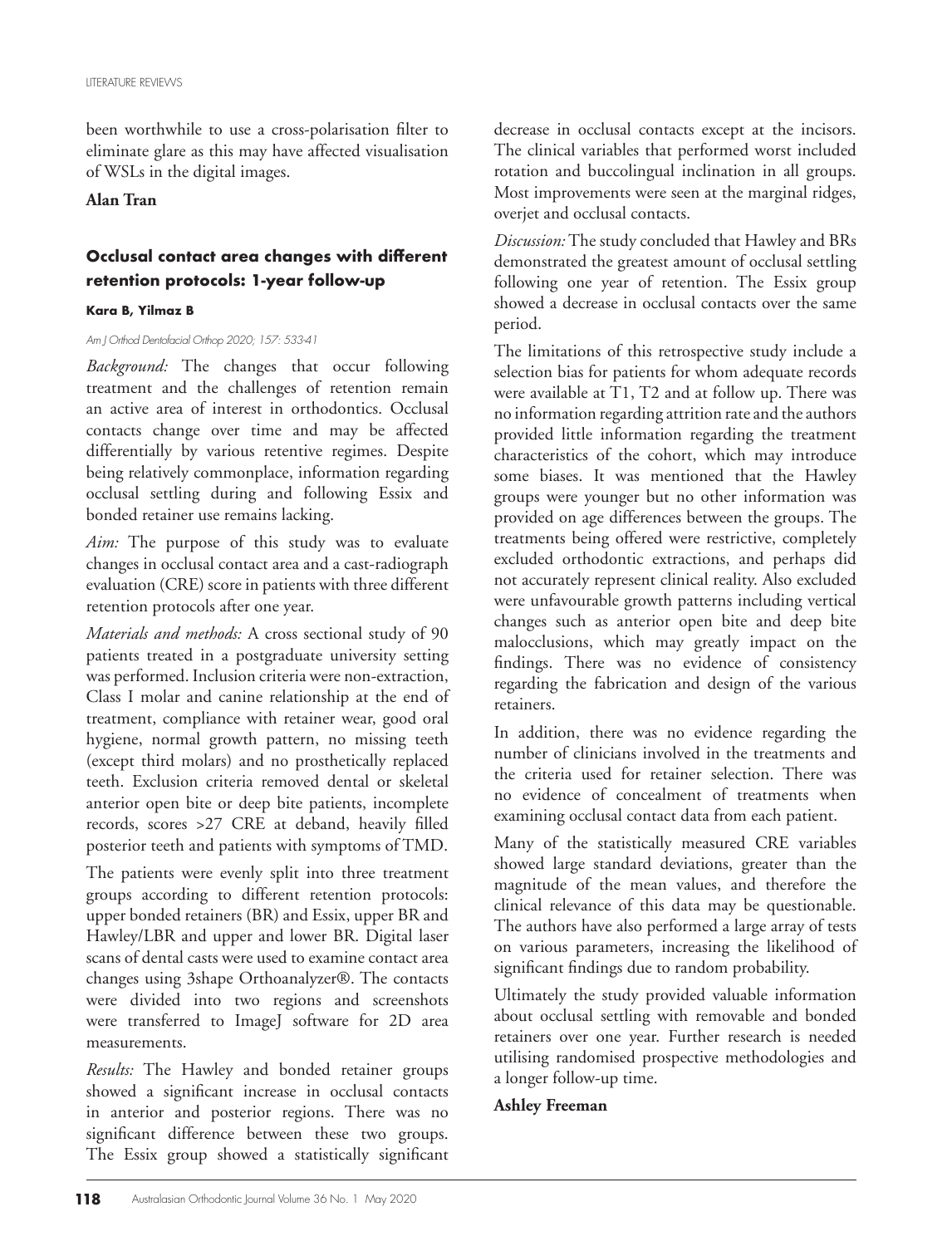### **Airway and cephalometric changes in adult orthodontic patients after premolar extractions**

#### **Joy A, Park J, Chambers DW, Oh H**

*Angle Orthod 2020; 90: 39-46* 

*Scope and aim:* The relevance of extractions in orthodontic treatment and their effect on airway capacity continues to be a contemporary topic of debate. Recent trends in orthodontic treatment seem to favour less frequent extraction patterns and are more focussed toward arch expansion. These trends follow the belief that the extraction of premolars may lead to negative changes in airway capacity. Previous studies that reported negative extraction effects on airways did not assess dimensional changes using CBCT technology, hence were unable to report on changes to transverse dimension, area or volume. Instead changes in size of the airway were reported using lateral cephalograms. Some studies also failed to include a control group. The present study compared CBCT data at the beginning and end of treatment to investigate the relationship between premolar extractions and changes in airway dimensions.

*Materials and methods:* The study was a retrospective, single centre cohort study involving 83 non-growing, orthodontically-treated patients. The sample was matched for gender and age, and half of the cases had premolar extractions and the other had been treated non-extraction. The sample consisted of patients who had undergone orthodontic treatment in a university clinic between January 2007 and June 2018. Subjects were included if they were over 18 years of age with routinely-taken pretreatment (T1) and posttreatment (T2) CBCTs available. To be selected in the extraction group, patients had to have had at least two premolars extracted, and of the 41 subjects in the extraction group, six subjects had only upper premolar extractions, while 35 had four premolars extracted. The subjects in the non-extraction group (control) were chosen by being matched for age and gender. During the CBCT scans, subjects were instructed to bite into maximal intercuspation and remain stationary without swallowing. For the purpose of analysis, the airway measurements were performed by two assessors. Five features were analysed by dividing the airway into three regions: nasopharynx, retropalatal and retroglossal; in addition, 10 skeletal and dental features were assessed at the pretreatment (T1) and post-treatment (T2) phases. Regional airway

measurements assessed included total airway volume, calculated in cubic centimetres  $(cm<sup>3</sup>)$  and the most constricted minimum cross-sectional area (MCA) of each region, calculated in square millimetres (mm<sup>2</sup>).

*Results and discussion:* The results of the study showed no significant inter-group differences between the extraction and non-extraction groups related to changes over time in airway volume (cm<sup>3</sup>) and MCA (mm2 ) when comparing the pretreatment (T1) and post-treatment (T2) CBCT data. Although the subjects in both groups were matched for age and gender, the extraction group measured, on average, slightly larger airways at both baseline and end of treatment, with no differential effects related to extraction. A finding of significance showed a negative association, demonstrating that calculated MCA of small airways grew in size and, conversely, large airways decreased in size, when airway features were compared to baseline conditions in both groups.

*Conclusion:* Although the place of extractions in orthodontic treatment continues to be a debateable topic, in some cases, the removal of teeth is necessary to achieve the desired orthodontic treatment outcome. It is imperative, in order to provide patients the best treatment outcomes, that cases requiring extractions be evaluated on an individual basis, ideally with CBCT and the aid of additional diagnostic tools such as clinical evaluation and/or a sleep questionnaire in cases where airway concerns arise. Future studies comparing the effect of extractions on airway changes may warrant the use of polysomnography in addition to CBCT to further evaluate tooth extractions on airway changes.

*Critical appraisal:* Overall the study reported results similar to recent literature and aimed to overcome limitations of past studies by comparing airways using CBCT data. However, due to the inherent variability in measuring airway dimension at a single static time point, additional diagnostic information such as sleep questionnaires and/or a sleep study may be helpful in making clinical decisions regarding extractions in orthodontic treatment and/or the basis for future studies. In addition, the patients included within the sample were restricted to adult, non-growing patients and patient body mass index (BMI), which has a known effect on airway dimensions, was not recorded. Hence the conclusions of the study are only relevant when taking into account the included variables.

**Paul Lam**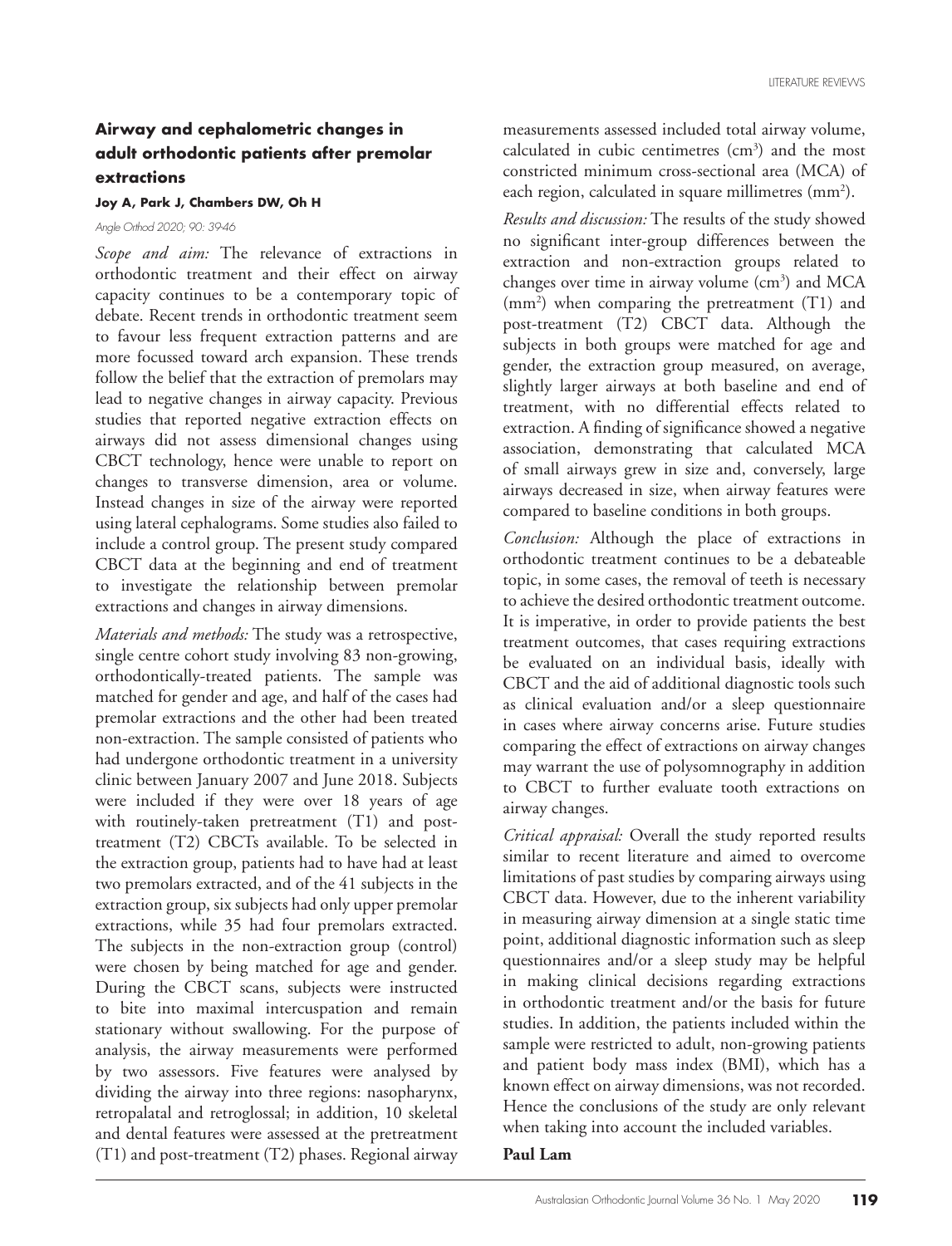# **A cone-beam computed tomographic evaluation of alveolar bone dimensional changes and the periodontal limits of mandibular incisor advancement in skeletal Class II patients**

### **Matsumoto K, Sherrill-Mix S, Boucher N, Tanna N**

*Angle Orthod 2020; Feb 19. doi: 10.2319/080219-510.1 [Epub ahead of print]*

*Background:* Skeletal Class II mandibular retrognathic patients receiving camouflage orthodontic treatment may experience lower incisor proclination as a result of Class II elastic wear.

*Aim:* This study utilised CBCT imaging to quantify and evaluate the changes in alveolar bone dimension and the presence of dehiscences associated with mandibular central incisors in skeletal Class II patients before and after treatment.

*Materials and methods:* This retrospective study sampled 48 patients (19 male and 29 female) treated with full fixed appliances with a standardised protocol for Class II correction using short Class II elastics (1/4 inch, 4 ounce). Pre- and post-treatment CBCT images (0.3 mm voxel size) of mandibular central incisors were processed and evaluated in axial and cross-sectional slices to evaluate changes in labial and lingual alveolar bone thickness, alveolar bone height and labial dehiscences. These values were correlated with various cephalometric indicators including lower incisor position (L1-NB and IMPA).

*Results and discussion:* This study found an increased prevalence of dehiscence following orthodontic intervention (50% vs. 27.1%). Regression analysis demonstrated that changes in L1-NB or IMPA were correlated with decreases in alveolar bone width and increased the probability of developing dehiscences. There was an estimated 50% probability of vertical bone loss at a L1-NB change of 2.00 mm or, equivalently, an IMPA change of 8.02 degrees.

Changes of L1-NB and IMPA below a threshold (L1- NB = 0.71 mm, IMPA = 3.02 degrees) had relatively minimal or no effect on alveolar bone height loss but changes beyond the threshold correlated with extensive bone loss.

*Conclusion:* The findings of this study provide some insight into the undesirable periodontal outcomes of mandibular lower incisor movement during orthodontic intervention in Class II subjects. Clinicians are reminded to exercise caution when

considering significant changes in lower incisor position or angulation during treatment. It is important to note that this was a retrospective study of a continuous convenience sample with no control sample. Furthermore, a sample size calculation was not described and concerns related to the power of the logistic regression performed must be acknowledged with large confidence intervals expressed for many of the outcome parameters.

**Peter Tran**

# **Vacuum-formed retainer versus bonded retainer for dental stabilization in the mandible—a randomized controlled trial. Part I: retentive capacity 6 and 18 months after orthodontic treatment**

### **Krämer A, Sjöström M, Hallman M, Feldmann I**

### *Eur J Orthod 2019; Oct 29. pii: cjz072. doi: 10.1093/ejo/cjz072 [Epub ahead of print]*

*Background:* Maintaining dental alignment postorthodontic treatment remains an ongoing challenge for any orthodontist. Numerous retention protocols have been proposed utilising fixed and/or removable options. A Cochrane review published in 2016 stated that high quality evidence regarding retention regimes was still lacking and further randomised controlled trials (RCT) were needed.

*Aim:* This RCT aimed to assess mandibular arch stability 6 and 18 months into retention following the use of two different retainer types.

*Materials and methods:* This single-centre, two-arm parallel-group RCT compared a removable vacuumformed retainer (VFR) with a fixed canine-to-canine (CTC) retainer after 6 and 18 months of retention. One hundred and four participants were recruited and randomised into either VFR group (52 patients) or CTC group (52 patients). Patients treated with and without extractions were included. All retainers were placed and followed up by a single orthodontist. All patients received a VFR that covered all maxillary teeth. In the intervention group, participants received a lower VFR (1.0mm Essix C+ Plastic, Dentsply, FL, USA) that covered only first premolar to first premolar in the lower arch. They were instructed to wear it fulltime during the first week and night-time thereafter. The active comparator group received a lower fixed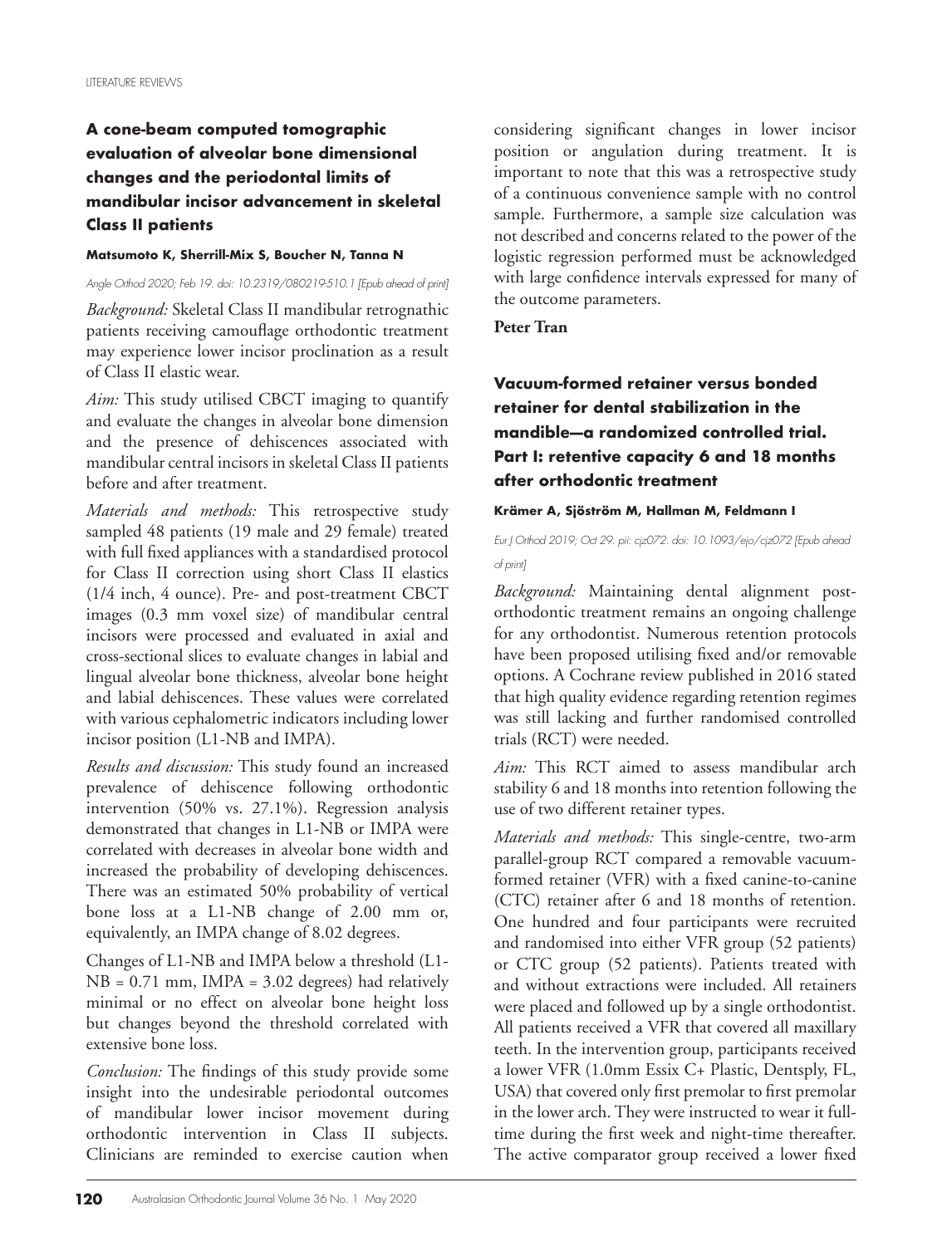CTC retainer made from  $0.8$  hard Remanium® wire (Dentaurum, Ispingen, Germany) and bonded with Tetric Flow (Ivoclar, Vivadent, Schaan, Liechtenstein). Alginate impressions were taken at deband (T1), 6 months (T2) and 18 months (T3). The models were scanned and digitised. DDP-Ortho software was then used to assess post-treatment changes. The primary outcome was to assess the retainers' retaining ability by measuring post-treatment stability of overbite, overjet, arch length, inter-canine width, inter-molar width and Little's Irregularity Index (LII). Secondary outcomes were retainer survival and the impact of tooth extractions on arch stability. Correlations between gender, tooth extractions and LII were also assessed.

*Results and discussion:* With regards to the primary outcome of stability, no significant difference between the VFR and CTC retainers was found at either 6 or 18 months. Any relapse that did occur, arose within the first 6 months of retention but it was small overall and not clinically significant. Retainer failures were low with only three in each group. This may also account for the low post-treatment changes. Extractions during orthodontic treatment did not appear to have any significant impact on post-treatment changes. This study did stratify their randomisation for homogenous gender distribution between the groups. No gender and LII correlations were found except that males had higher LII at debond than females. However, this difference did not persist after 6 and 18 months

*Conclusions:* This study concluded that VFR and CTC mandibular retainers were both effective after 18 months. Statistically significant relapse, which occurred in both groups, developed within the first 6 months but was not of clinical significance. It was also concluded that part-time wear was not associated with increased rates of relapse and that shorter mandibular VFRs do not cause negative vertical effects. Future papers utilising this patient cohort will evaluate patients' perceptions during the 6–18 month retention period (Pt II) and long-term stability of maxilla and mandible after 5 years of retention (Pt III).

### **Bethany Cunning**

### **Transcriptome analysis of ankylosed primary molars with infra-occlusion**

### **Tong A, Chow YL, Xu K, Hardiman R, Schneider P, Tan SS**

#### *Int J Oral Sci 2020; 12: 1-9*

*Scope and aim:* Dental ankylosis, defined as the fusion of cementum or dentine with alveolar bone, is a problem that orthodontists face when treating growing patients. Primary molar ankylosis may lead to clinical consequences such as infra-occlusion, bony defects, tipping of adjacent teeth and loss of arch space, midline deviation, dental asymmetry and supraeruption of opposing teeth. Permanent successors may also become impacted, suffer from deflected eruption paths and ectopic eruption. One issue facing the management of primary molar ankylosis is that despite a multitude of clinical and epidemiological data, genetic and molecular aetiology remains largely unknown. Evidence has demonstrated a familial inheritance of the condition, with higher prevalence in certain ethnic groups, and a relation to certain dental anomaly patterns leading to a suspected genetic basis. Potential molecular pathways of ankylosis have been examined in experimental animal settings, in rare cases of a specific genetic mutation in humans, and examination of expression of pre-selected hardtissue regulation-related genes using ankylosed human primary molars.

While some insights may be gained from these studies, their applicability to typical human ankylosis may be limited due to its seemingly idiopathic and spontaneous nature, and that it is not typically trauma induced. These studies are also limited by the scale of known or postulated candidates for dental ankylosis, and hence a human transcriptome-wide analysis was timely to elucidate the genes involved. In this present exploratory study by Tong and colleagues, RNA sequencing (RNA-seq) was utilised to characterise and compare transcriptome profiles of primary molars with and without infra-occlusion, analyse the possible molecular pathways, and examine a small sample of differentially expressed (DE) genes for their distribution within a developing tooth germ.

*Materials and methods:* In this case-control study, primary mandibular second molar samples were donated by consenting parents of children who attended orthodontic clinics in Melbourne, Australia. These met the inclusion criteria which were that (1) subjects were under 15 years old, healthy and had not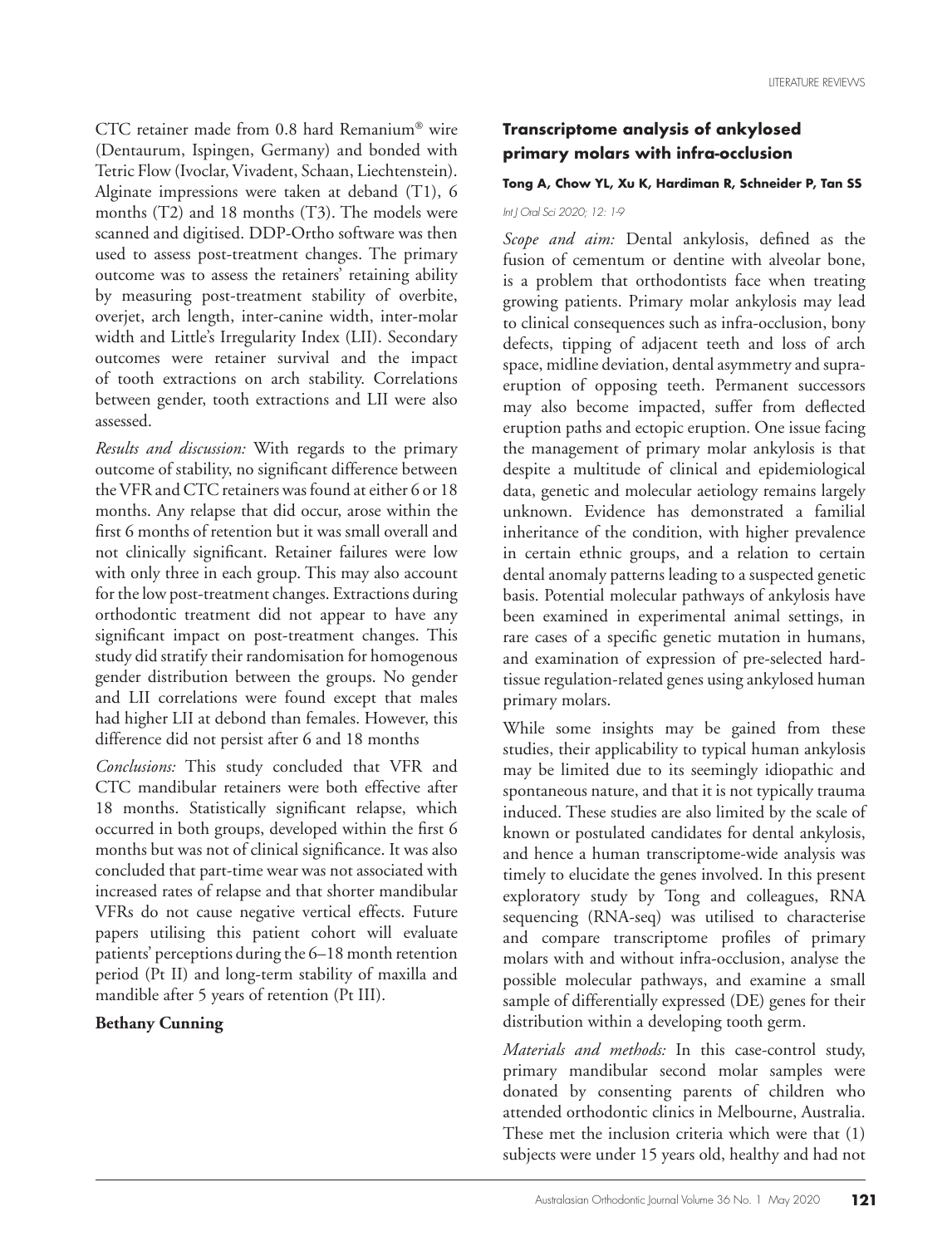yet started orthodontic treatment, and (2) all primary molars had missing permanent successors to avoid potential confounders from erupting tooth follicles. The infra-occluded group consisted of five subjects of mean age 13.5 years, providing seven infra-occluded mandibular second molars, and a non-infra-occluded group (controls), made up of eight subjects of mean age 11.5 years, providing nine non-infra-occluded mandibular second molars.

Infra-occlusion was defined as the occlusal surface of the primary second molar clinically and radiographically judged to be positioned at least 1 mm below that of the adjacent non-infra-occluded permanent molar. Bone was harvested at the time of extraction from the bifurcation of the primary second molars, stored and homogenised using a Bullet Blender. Total RNA was isolated, followed by removal of rRNA, conversion to cDNA and preparation of a gene library. Bioinformatic analysis was carried out in reference to the human genome and gene expression determined to identify differentially expressed genes. Hierarchical clustering and heatmap analysis were carried out using all differentially expressed genes with false discovery rate (FDR) < 0.05. These differentially expressed genes were studied further via Gene Set Enrichment Analysis (GSEA) with Ingenuity Pathway Analysis (IPA) performed, and significantly enriched gene ontology (GO) pathways (FDR<0.05) produced which were further analysed for size, overlap and positive/negative enrichment. Finally, fixed and sectioned mouse tooth germs (postnatal day 1) were utilised as a model to independently validate the expression of six differentially expressed genes via immunohistochemical analysis

*Results and discussion:* Four hundred and thirtytwo genes (2.3%) were found to be differentially expressed in the furcal bone of the infra-occluded versus the non-infra-occluded groups of primary second molars, with most exhibiting a 1.5–2× fold change or more. This relatively low percentage of differentially expressed genes in ankylosed primary molars (compared to other pathological conditions such as cancers) reflects a strong degree of biological and molecular homogeneity between infra-occluded and non-infra-occluded primary molars. This further indicates that the DE genes are representative of those associated with the infra-occluded phenotype.

The RNA-seq method has many benefits, including that knowledge of pre-existing genes is not required, greater sensitivity, and decreased confounding from contamination. A limitation of RNA-seq is the requirement for sample groups to be as similar as possible, necessitating sample groups in which permanent successors were absent (due to the potential for follicle genes to contaminate the samples). This limited the number of samples that could be collected under the time constraints.

Another limitation acknowledged in this study is that non-infra-occluded primary molars cannot be invariably excluded from being ankylosed; a small portion have been found to histologically display ankylosis. Due to the scarcity of available tissue in this study, no parallel histological exclusion of ankylosis was performed; however, this would still be unable to detect any changes in transcriptional activity in a noninfra-occluded tooth that may be in the early stages of what could become future clinical ankylosis.

Clear differences between infra-occluded and noninfra-occluded groups were found on hierarchal clustering and heatmap analysis, with greater variation between individual infra-occluded samples found, which was supported by principal component analysis (PCA). Like other pathological conditions, this leads to the idea that ankylosis is likely due to a variable dysregulation of normally tightly regulated biological functions, and hence infra-occluded samples that would have otherwise appeared as outliers were included in this study.

Pathway analyses of differentially expressed genes revealed two principle clusters relating to (1) Epithelial cell differentiation, keratin expression and cell junction activity and (2) Inflammatory response. In particular, certain types of keratins involved in epithelial cell change were some of the most highly expressed, keratins that are also consistent with those expressed in human epithelial cell rests of Malassez (ERM) undergoing proliferation and differentiation in response to inflammation. Several other genes were likewise consistent with human ERM. Additional findings included decreased expression of bonedegrading genes, increased expression of promineralisation genes, and decreased expression of anti-mineralisation genes, signifying the dysregulation of mineralisation in ankylosis.

Immunohistochemical detection of proteins encoded by differentially expressed genes found that all those selected were present in developing tooth structures. The dental follicle was the most common site of protein expression, unsurprising as it is comprised of pluripotent ectomesenchymal cells that are the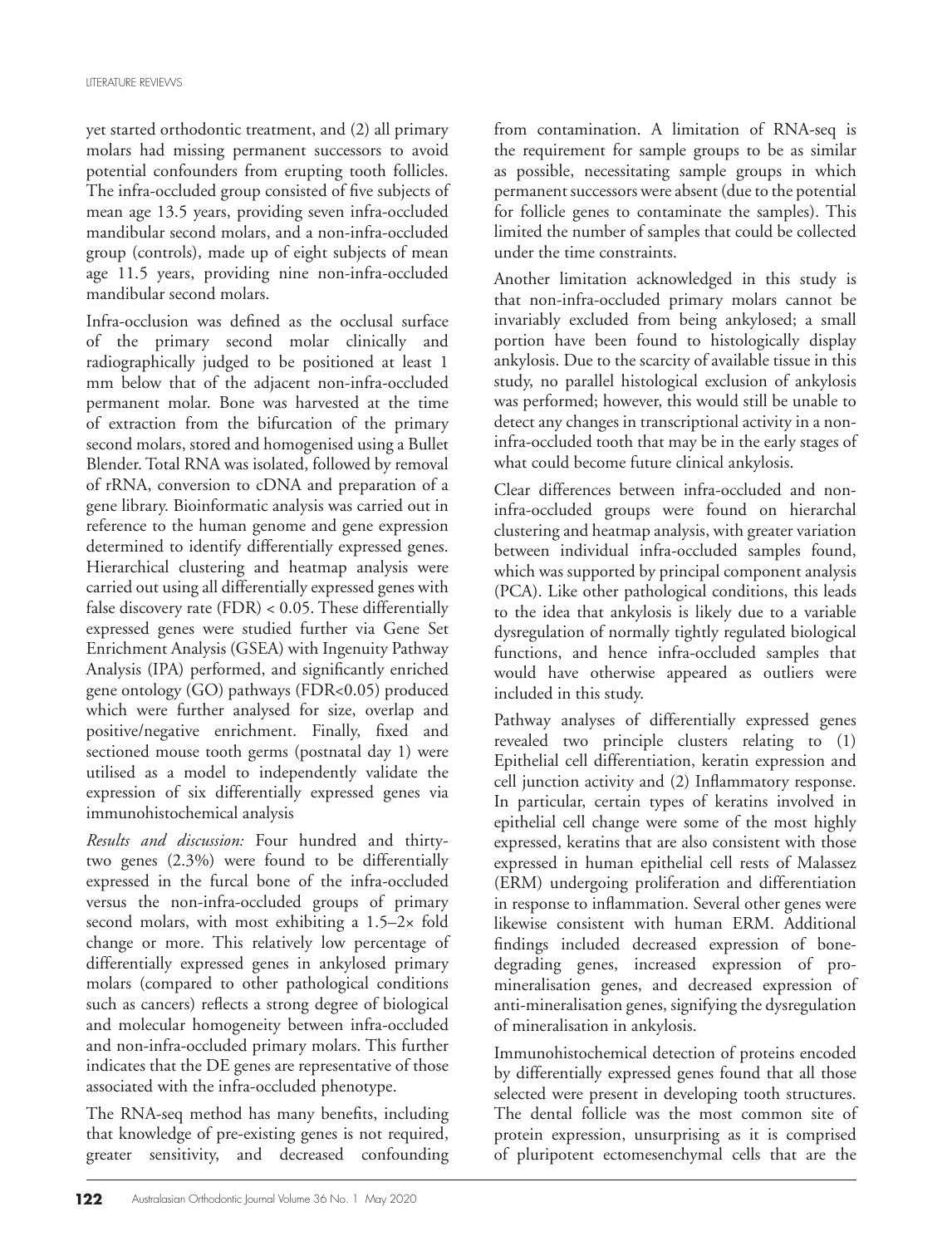precursors for the periodontal ligament, bone and cementum all involved in ankylosis. In particular, two of these proteins were found in the inner enamel epithelium, which eventually leads to formation of the ERM, a structure significant in its implication in the pathogenesis of ankylosis by many studies. A limitation of this technique is that the choice of genes was determined by commercial availability of antibodies to their proteins, as opposed to the magnitude of expression or pathway relationships.

With findings taken together, the proposed mechanism developed by the author was that ankylosis involves a heightened inflammatory response in conjunction with disruptions to the remnants of the dental follicle and epithelial rests of Malassez.

The nature of a case-control study is that only an association, not a causal relationship, may be inferred between ankylosis and the genes found to be differentially expressed; the DE genes may be the result of ankylosis rather than the cause due to the pre-existing nature of the condition at time of tissue sampling.

*Conclusion:* This study is a pioneer on the topic of molecular pathways involved in molar ankylosis and is the first known published study to examine the transcriptome characteristics of ankylosed primary molars. It utilises several elegant techniques to not only identify differentially expressed genes in primary molars but to also elucidate the biological pathways in which they are involved.

This study, as supported by past familial studies, found that ankylosis is not a monogenetic disease with a dominant gene, but that it instead involves a complex coordinated expression of multiple genes over multiple pathways. Pathway analysis revealed that the expression of these are consistent with the cellular inflammatory response and epithelial cell turnover, and six of these genes were further found to be expressed in the inner enamel epithelium; progenitor populations of the periodontal ligament, cementum, bone and epithelial rests of Malassez. The author has hypothesised that an increased inflammatory response and ERM dysregulation plays a role in primary molar ankylosis pathogenesis. This study has uncovered differences in gene expression of ankylosed primary molars, which may act as a basis for further research into the molecular basis of pathological ankylosis.

### **Sarah Roath**

# **A comparative assessment of clinical efficiency between premium heat-activated copper nickel-titanium and superelastic nickel-titanium archwires during initial orthodontic alignment in adolescents: a randomized clinical trial**

### **Atik E, Gorucu-Coskuner H, Akarsu-Guven B, Taner T**

#### *Prog Orthod 2019; 20: 46 doi: 10.1186/s40510-019-0299-4.*

*Background and aims:* Superelastic nickel-titanium (NiTi) and copper nickel-titanium (CuNiTi) archwires are commonly used as initial alignment wires during orthodontic treatment. Tanzo premium CuNiTi archwires (American Orthodontics, WI, USA) are newly developed heat-activated CuNiTi archwires. According to their manufacturers, it is claimed that they provide lower loading and more consistent unloading forces compared to regular superelastic NiTi, resulting in more efficient tooth movement. Thus, the authors of this study aimed to determine if there was a difference between two different NiTi archwires (premium heat-activated Tanzo CuNiTi and NT3 Superelastic NiTi) related to maxillary anterior alignment efficiency, maxillary arch width change at the canine and molar regions, and maxillary incisor inclination change.

*Methodology:* The authors conducted a singlecentre, two-arm parallel group, blinded prospective randomised clinical trial (RCT). Fifty adolescent subjects were recruited from the orthodontic department of Hacettepe University and randomly allocated in one of two groups; Group 1: premium heat-activated Tanzo CuNiTi (mean age 14.76 ± 1.77 years) or Group 2: NT3 Superelastic NiTi (mean age  $14.75 \pm 1.52$  years). Randomisation was aided by computer generation and allocated by a non-study participant via sealed envelopes. All study participants had either a Class I or Class II malocclusion in the permanent dentition, a Little's irregularity index of  $\geq$ 7 mm in the maxillary arch, the absence of periodontal disease, and were undergoing nonextraction orthodontic treatment. Self-ligating 0.022 inch slot Empower 2 brackets were used for all study participants and all clinical work was performed by the three study authors. The archwire sequence for each group was a 0.014-inch archwire for the first eight weeks, followed by a 0.018 inch archwire for another eight weeks. Subjects were reviewed every four weeks and maxillary impressions were taken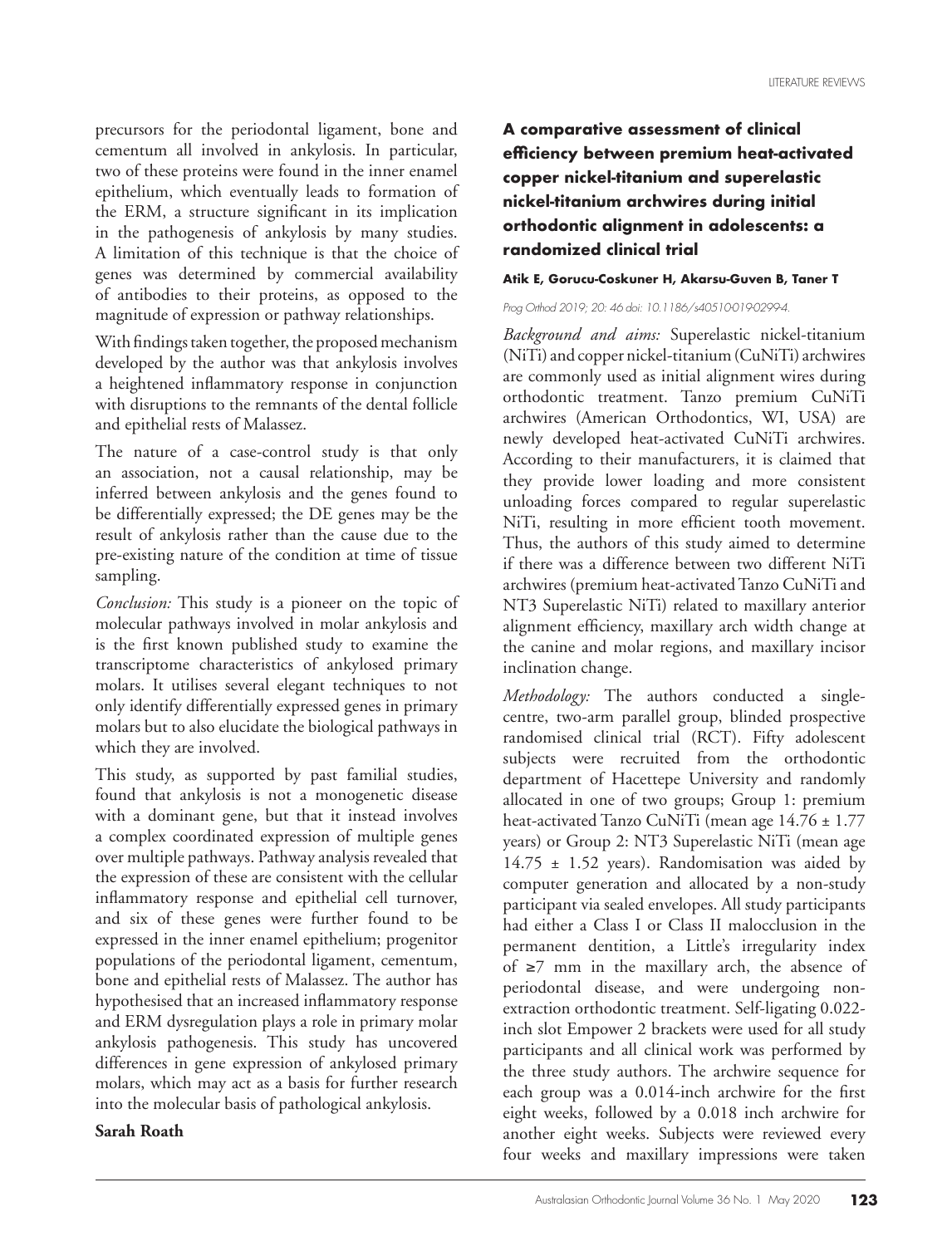at the beginning of treatment and every four weeks thereafter. An ANOVA with a statistical significance of  $p < 0.05$  was performed to compare the means in both groups.

*Results:* No significant difference was observed for alignment efficiency between the CuNiTi or NiTi groups as crowding alleviation was 3.58 mm and 4.07 mm respectively over the 16-week study period. Similarly, there was no significant difference in the amount of maxillary arch expansion or incisor inclination change between the groups at the end of the study. The study did find a significant effect of archwire diameter on the amount of initial alignment, with 0.014 inch archwires in both groups reducing the irregularity index significantly more compared to 0.018 inch archwires. No statistical differences in age, gender, mandibular plane angle, initial crowding, and inter-canine/inter-molar widths were found between the groups.

Conclusion: There was no difference in maxillary anterior alignment efficiency between the superelastic NiTi and premium heat-activated CuNiTi archwires. Both archwires produced similar changes in intercanine and intermolar width, and incisor inclinations.

*Critique:* The findings of this study are applicable only to the maxillary arch with moderate crowding in patients undergoing non-extraction Class I or Class II treatment. Randomisation and study participant allocation was blinded but the operators were not. The potential for operator bias was, however, reduced by having a single operator conducting all the cast and cephalometric measurements on de-identified participant data. Intra-examiner reliability was calculated and within acceptable limits. The trial was not registered, and no information was provided to explain this omission. The force-type of Tanzo CuNiTi archwire used in the study was not disclosed; this archwire comes in a low and mid force variant. There was no mention of activation temperature for the Tanzo thermal CuNiTi archwires as the manufacturers do not disclose this. The limitations of the study such as the short follow-up time of 16-weeks and the lack of generalisability were addressed adequately. There was no mention as to why the authors did not conduct a convenient concurrent parallel trial looking at the mandibular arch of the same study participants. Future studies comparing initial alignment archwire should also include extraction and Class III participants, analysis of the mandibular arch, different types of thermal CuNiTi archwires, as well as patient satisfaction and pain score outcome measures.

### **David Zhang**

# **Prevalence and severity of apical root resorption during orthodontic treatment with clear aligners and fixed appliances: a cone beam computed tomography study**

### **Li Y, Deng S, Mei L, Li Z, Zhang X, Yang C, Li Y**

### *Progress Orthod 2020;21:1-8*

*Scope and aim:* Mainstream orthodontic treatment has traditionally used fixed appliances for the movement of teeth. In recent years, clear aligners have become increasingly popular due to their advantage of being aesthetic and comfortable. Permanent hard tissue loss at the root apex of teeth is an undesirable side effect during orthodontic treatment. The prevalence of apical root resorption (ARR) in patients treated using clear aligners is still controversial. Previous literature has implied that clear aligners are used in simpler cases compared to fixed appliances and this is the reason for the reduced root resorption. This study intended to remove the biases of case complexity and assess both treatment modalities with the subjects of equal difficulty being treated. The stated aim of this study was to investigate and compare the prevalence and severity of ARR in patients treated with clear aligners and fixed appliances using cone beam computed tomography (CBCT).

*Materials and methods:* The investigation was a retrospective cohort study. A total of 373 tooth roots from 70 subjects (mean age  $23.61 \pm 7.03$  years, 21 males and 49 females) were included from the Department of Orthodontics at Sichuan University, China. Sample sizes were calculated, ethics approval and subject informed consent were obtained prior to starting the study. Subjects were selected by the study's clearly outlined inclusion and exclusion criteria, similar baseline characteristics and American Board of Orthodontics (ABO) discrepancy index scores (i.e., treatment difficulty). The two groups included the clear aligner group (Invisalign, Align Technology, CA, USA) and a fixed appliance group (Victory Series; 3 M Unitek, CA, USA). The root length of all upper and lower anterior teeth (incisors and canines) were measured on the CBCT images by two blinded investigators using Dolphin 3D 11.9 program